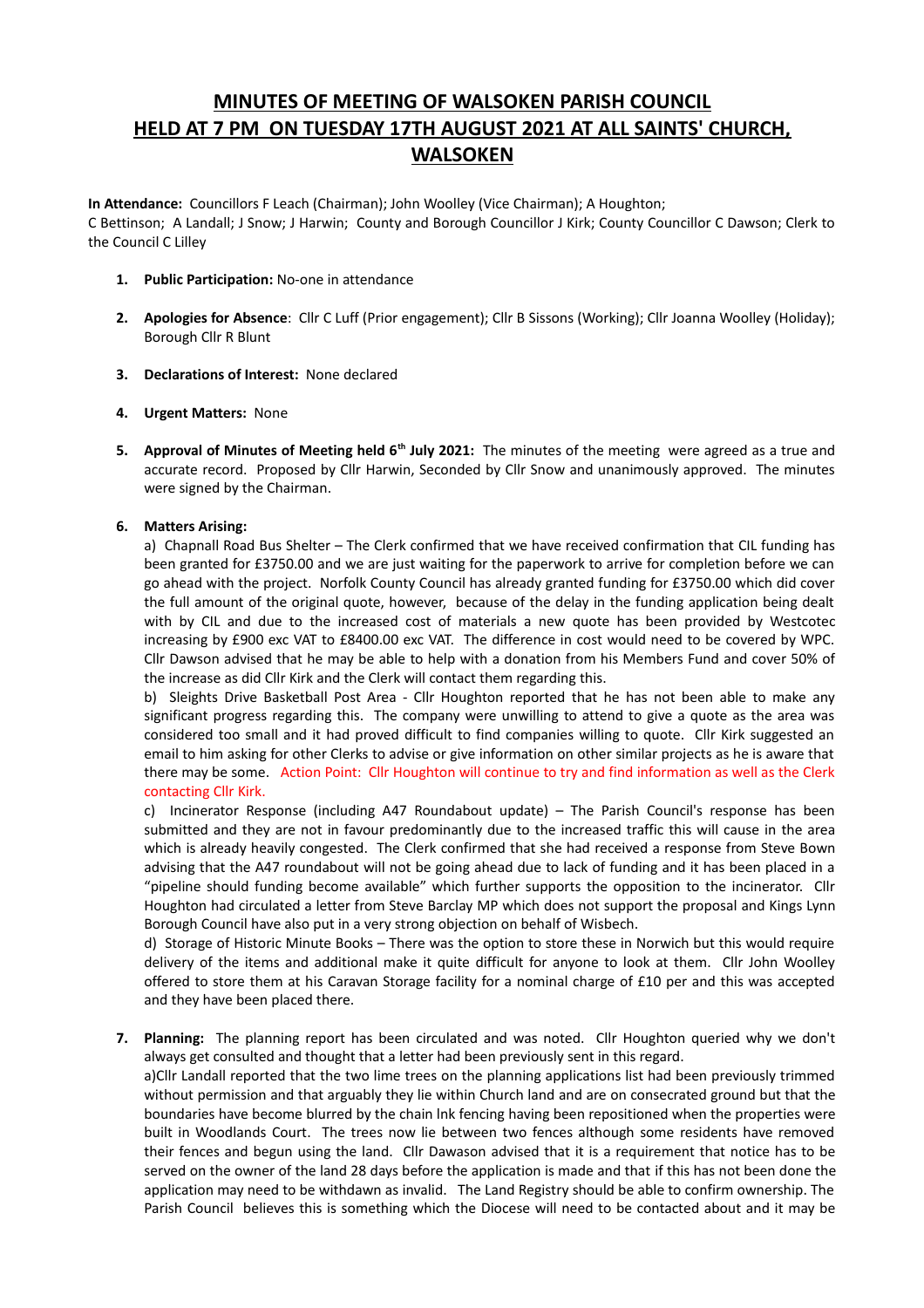that they are already aware. Action Point: Cllr Landall will contact the Diocese.

b) Cllr Leach cut back trees and hedges in Green Lane but received further complaints regarding the debris which he subsequently cleared. He reported that there is some disagreement regarding planning permission for 5 houses in the area which may become an issue at a later date.

**8. Finance:** The schedule of payments as attached to the original minutes has been circulated. Cllr Snow proposed the payments be accepted and Cllr Harwin seconded. All in agreement.

#### **9. Highway Matters:**

a) Item 55 - The 30mph sign on Black Bear Lane is still down having been reported 26/05/21. The status is that it has been scheduled for repair and that repairs are taking in the region of 6 weeks. The Clerk will try and get an update.

b) Item 54 – The tree on the corner of Chapnall Rd/Chapnall Close has not been trimmed at all and the position remains the same with people not being able to pass it easily. The response was that the landlowner has been contacted but it is unclear who this may be and no action has been taken. Clerk was asked to email Cllrs Dawson and Kirk regarding this matter.

#### **10. Street Lighting:** Nothing to report.

**11. Allotments and Rent Review:** The Clerk reported that the tenant was advised last year that the rent would be increasing in October 2021 following a rent review which had been notified by Norfolk CC, however no details of a review have been received since and it is therefore assumed that no increase is taking place this year. Cllr Dawson advised that there would be a review in October 2021 as all Council owned land rents were being reviewed at this time and that one year's notice of the increase would be given.

#### **12. Churchyard Matters:**

a) Cllr Landall would like the holly tree at the front removed as it is causing the path to lift and is inconveniently located. This is not a tree of signifcant interest and is likely self-set. He will need to apply to the Diocese and has a form to complete which has a requirement for the opinion of a tree surgeon which may incur a fee. The Parish Council will need to know how much this will cost before agreeing. Action Point: Cllr Landall will contact Andy Griffiths of idverde

b) Cllr Landlall chased Idverde again and the epicormic growth has now been done on the trees and the churchyard has been sprayed. They also trimmed the hedges back They did an excellent job and the Clerk was asked to write a letter of thanks.

c) Cllr Landall was stopped by a parishoner over concerns regarding the wall where the beech tree was removed as it was damaged and she is concerned over safety. Cllr Kirk said that he is aware of someone in Walpole who repairs church walls and is relatively inexpensive and to contact the Clerk there (Caroline) for details. Action Point: Cllrs Leach and John Woolley will look at the wall first and see if there is cause for concern.

d) The tree planted by the Parish Council in 2014 is dead and in all likelihood needs to be removed. There is no obvious cause and it may have diseased roots. It is not known whether there may be a grave underneath and it is in the cemetery rather than the churchyard so FDC would have the plans to show this. The plaque by the tree is also in a poor state and is the second one in a relatively short period. This may clean up. It was suggested that if the tree is replaced it could be located in a slightly different place but it would need to be checked with FDC if it could be moved slightly. The current tree is a rowan and it was suggested a different variety might be advisable. Action Points: Cllrs Leach and John Woolley will look at the plaque and see if it can be cleaned up. Cllr Landall will email Simon Bell at FDC regarding relocating and planting a new tree.

## **13. Village Hall:**

Cllr Woolley attend the meeting on Tuesday  $11<sup>th</sup>$  August 2021 and reported that the Chairman welcomed 2 new members to the Management Committee. The Village Hall has received 2 grants for £10,000 and £8,000 respectively and they have a bank balance of just over £40,000. It had been decided that some of this money should be allocated to updating the kitchen and toilets. The Chairman is taking bookings for the hall and is very pleased with the bookings received. A new notice board has been placed on the hall with the hire charges, email address and telephone numbers. Cllr Woolley suggested that this information could be placed on the Parish Council website and this was agreed. Various fundraising events had been suggested and the next meeting will take place on 24<sup>th</sup> November at 5,30pm.